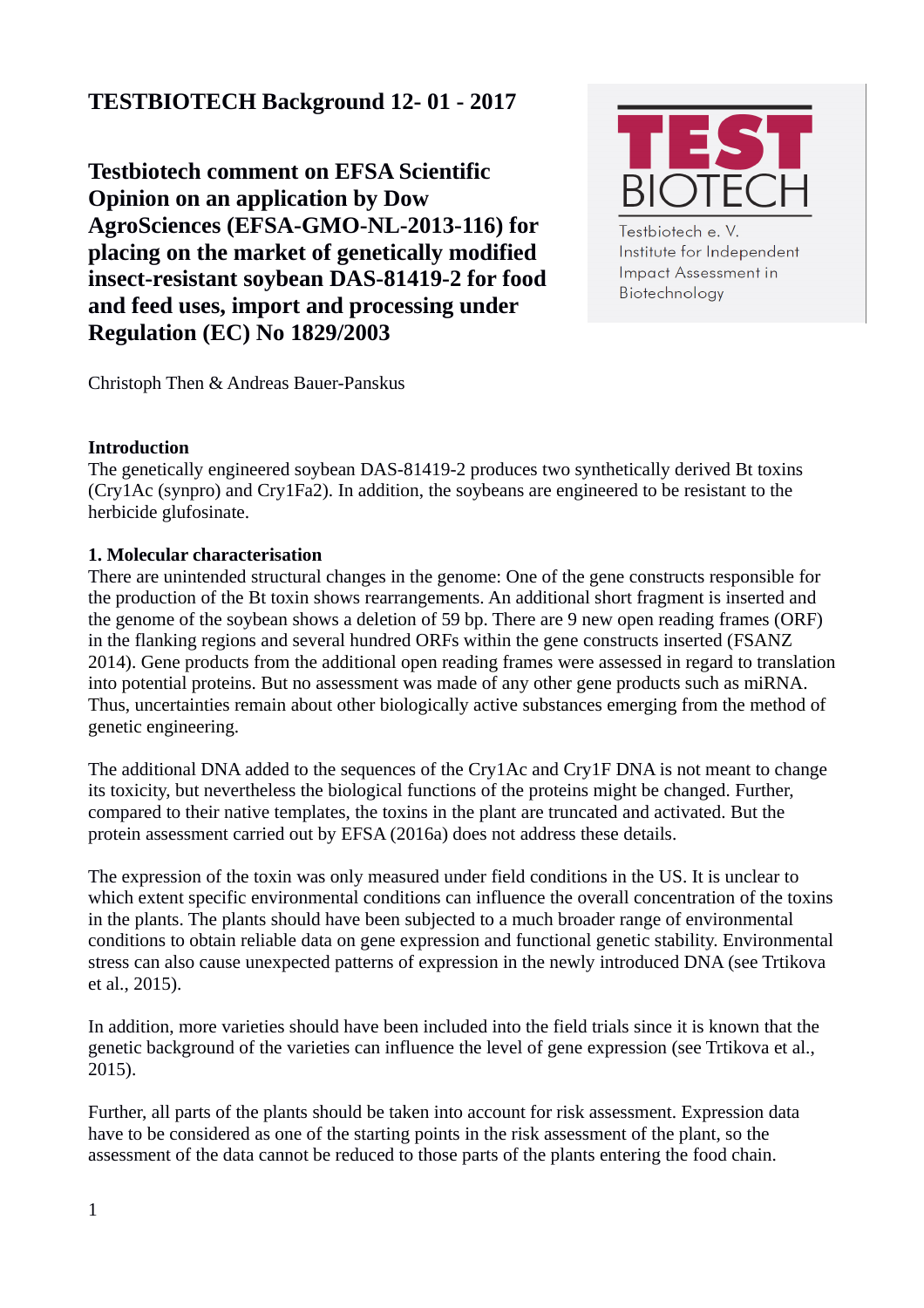#### **2. Comparative analysis (for compositional analysis and agronomic traits and GM phenotype)**

The significant changes observed were set aside without more detailed investigations of underlying mechanisms, evaluation of tendencies in the data and more targeted experiments (see EFSA, 2016b). No data from Omics (proteomics, transcriptomics, metabolomics) were used to assist the compositional analysis and the assessment of the phenotypical changes. The additional reference varieties used for the statistical assessment were chosen without sufficient reasoning. Consequently, it cannot be ruled out that data noise may be masking biologically relevant effects. As a result, the comparative analysis suffers from many uncertainties and remains inconclusive.

There are further flaws in the generation of the data:

- Despite South America being one of the most important regions for the production of soybeans, no data have been requested from environments representing these regions.
- No data representing more extreme environmental conditions, such as those caused by climate change, were generated.
- In addition, more varieties should have been included into the field trials to see how the gene constructs interact with the genetic background of the plants.
- Furthermore, data from soybeans sprayed with the complementary herbicide should have been requested. While DowAgro Sciences claims that they will not encourage farmers to spray glufosinate during cultivation, there is no reason why farmers in North and South America should not apply glufosinate in response to aggravated pressure from glyphosateresistant weeds. Thus, it has to be expected that the imported soybeans will to a great extent contain residues from spraying, and might show changes in composition due to the application of the herbicide.
- Finally, the choice of the components used for the assessment followed an outdated version of OECD Guidelines from 2001 instead of those from 2012.

Based on the available data, no final conclusions can be drawn on changes in the composition of the plants.

#### **Toxicology**

There are several gaps in the risk assessment:

- Despite it being known that Bt toxins can cause effects in several different ways, only one mode of action was considered (for overview: Hilbeck & Otto, 2015).
- Despite it being known that Bt toxins can show synergies with each other and as well as with other compounds, no detailed investigation of combinatorial effects were conducted (for overview: Then, 2010).
- There are no reliable data to assess the exposure of the food chain to Bt toxins. Soybeans can be processed in a broad range of products by using various methods for heating, germinating etc.
- Interaction with plant components (such as protease inhibitors) that can delay the degradation of the Bt toxins, were not taken into account (Pardo-López et al., 2009).
- No testing of the whole plant (feeding studies) was requested even though there were still several uncertainties after the comparative assessment and the molecular analysis.

As a result, the toxicological assessment carried out by EFSA is not acceptable.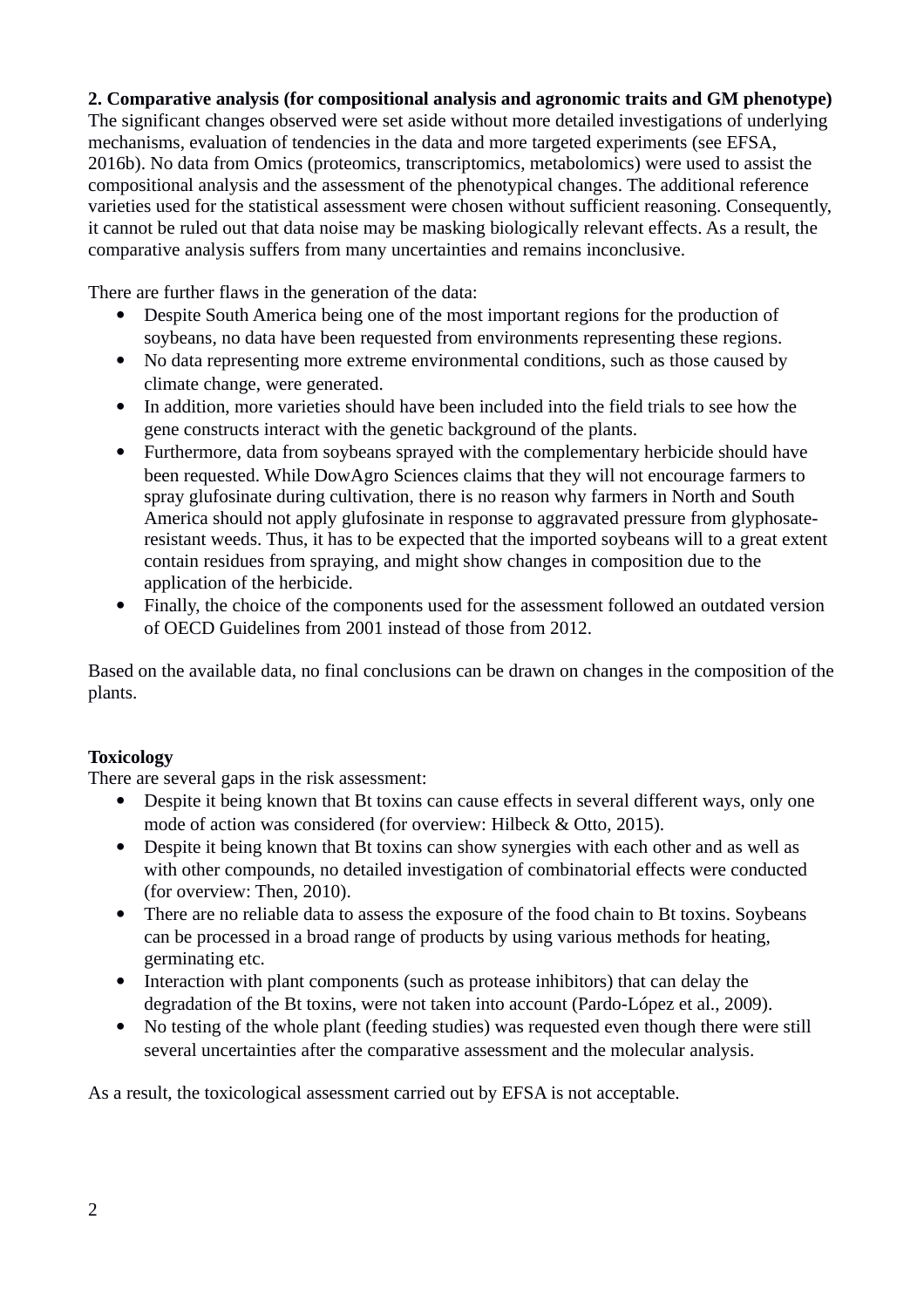### **Allergenicity**

There are several relevant issues regarding allergenicity and the immune system that were left aside in EFSA risk assessment.

- A range of studies found indications of adjuvant effects triggered by Bt toxins. EFSA simply referred to its earlier opinion on genetically engineered cotton 281-24-236 x 3006-201-23. This opinion from 2010 only mentions two older studies and does not take more recent findings into account (for overview see: Rubio-Infante N. & Moreno-Fierros L., 2015). Further, compared to cotton, soybeans show a much higher content of potentially allergenic proteins. Therefore, adjuvant effects have to be considered much more carefully.
- The sera samples used for assessment are very low in number and there are substantial uncertainties about the outcome (see, for example, the comment made by a Belgian expert, EFSA 2016 b).
- The assessment did not take into account the risk to more vulnerable groups of people, such as infants.

Overall, the assessment is insufficient to rule out impacts on the immune system.

### **Others**

Monitoring should be case specific. Exact data on exposure to the soybean should be made available. Possible health impacts have to be monitored in detail. Controls regarding residues from spraying with glufosinate have to be established. Accumulated effects that might stem from mixtures with other genetically engineered plants have to be taken into account in the monitoring plan.

### **Conclusions and recommendations**

The risk assessment undertaken by EFSA should not be accepted. It does not identify knowledge gaps or uncertainties and fails to assess toxicity, impact on the immune system and the reproductive system. The monitoring plan has to be rejected because it will not make the necessary data available.

## **References:**

EFSA (2016a) Scientific Opinion on an application by Dow AgroSciences (EFSA-GMO-NL-2013- 116) for placing on the market of genetically modified insect-resistant soybean DAS-81419-2 for food and feed uses, import and processing under Regulation (EC) No 1829/2003. EFSA Journal 2016;14(12):4642, 23 pp.

EFSA (2016b) Application EFSA-GMO-NL-2013-116 by Dow AgroSciences LLC, Comments and opinions submitted by Member States during the three-month consultation period, Register of Questions, http://registerofquestions.efsa.europa.eu/roqFrontend/ListOfQuestionsNoLogin? 0&panel=ALL

FSANZ (2014) Food derived from Insect-protected Soybean Line DAS-81419-2. Food Standards Australia New Zealand. http://www.foodstandards.gov.au/code/applications/Pages/A1087-Foodderived-from-Insect-protected-Soybean-Line-DAS-81419-2.aspx

Hilbeck A. & Otto M. (2015) Specificity and Combinatorial Effects of Bacillus Thuringiensis Cry Toxins in the Context of GMO Environmental Risk Assessment, Frontiers in Environmental Science, 3: 71.